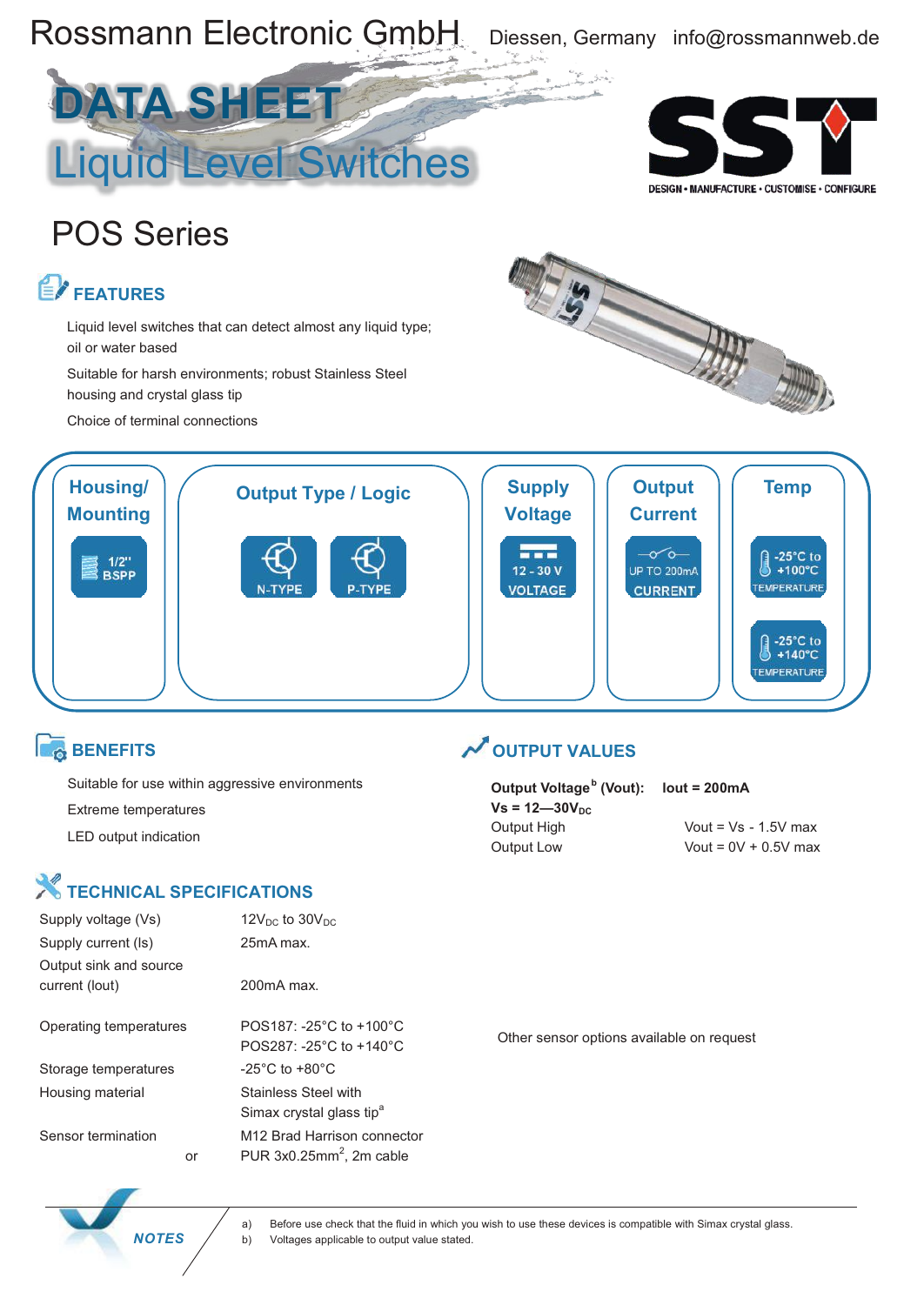# Rossmann Electronic GmbH Diessen, Germany info@rossmannweb.de

### **SEX OUTLINE DRAWING**

All dimensions shown in mm. Tolerances  $= \pm 1$ mm.

#### **POS187-3XX**



#### **POS187-4XX**

**POS287-3XX** 



### **HOUSING SPECIFICATIONS**

|                              | <b>Housing</b>                                              |               |  |
|------------------------------|-------------------------------------------------------------|---------------|--|
|                              | <b>POS187</b>                                               | <b>POS287</b> |  |
| <b>Thread</b>                | G1/2" (1/2" BSPP)                                           |               |  |
| Pressure <sup>c</sup>        | 80 bar / 1160 psi maximum                                   |               |  |
| Sensor<br><b>Termination</b> | Cable: PUR $3 \times 0.25$ mm <sup>2</sup> , 2m long (IP68) |               |  |
|                              | M12x1 Brad Harrison micro (IP67)                            |               |  |

### **ELECTRICAL INTERFACE**

**Cable**

**Vs LIQUID LEVEL** OUT **SENSOR**  $\sim$ 

|     | <b>Wire</b>  | <b>Designation</b> |
|-----|--------------|--------------------|
| PUT | <b>Brown</b> | Vs                 |
|     | <b>Black</b> | Output             |
|     | Blue         | ΩV                 |

**Brad Harrison micro**



| Pin | <b>Designation</b>                                 |  |
|-----|----------------------------------------------------|--|
|     | Vs                                                 |  |
| 2   | Output:<br>N-Type Low in Air<br>P-Type High in Air |  |
| 3   | 0V                                                 |  |
|     | Output:<br>N-Type High in Air<br>P-Type Low in Air |  |



**POS287-4XX** 

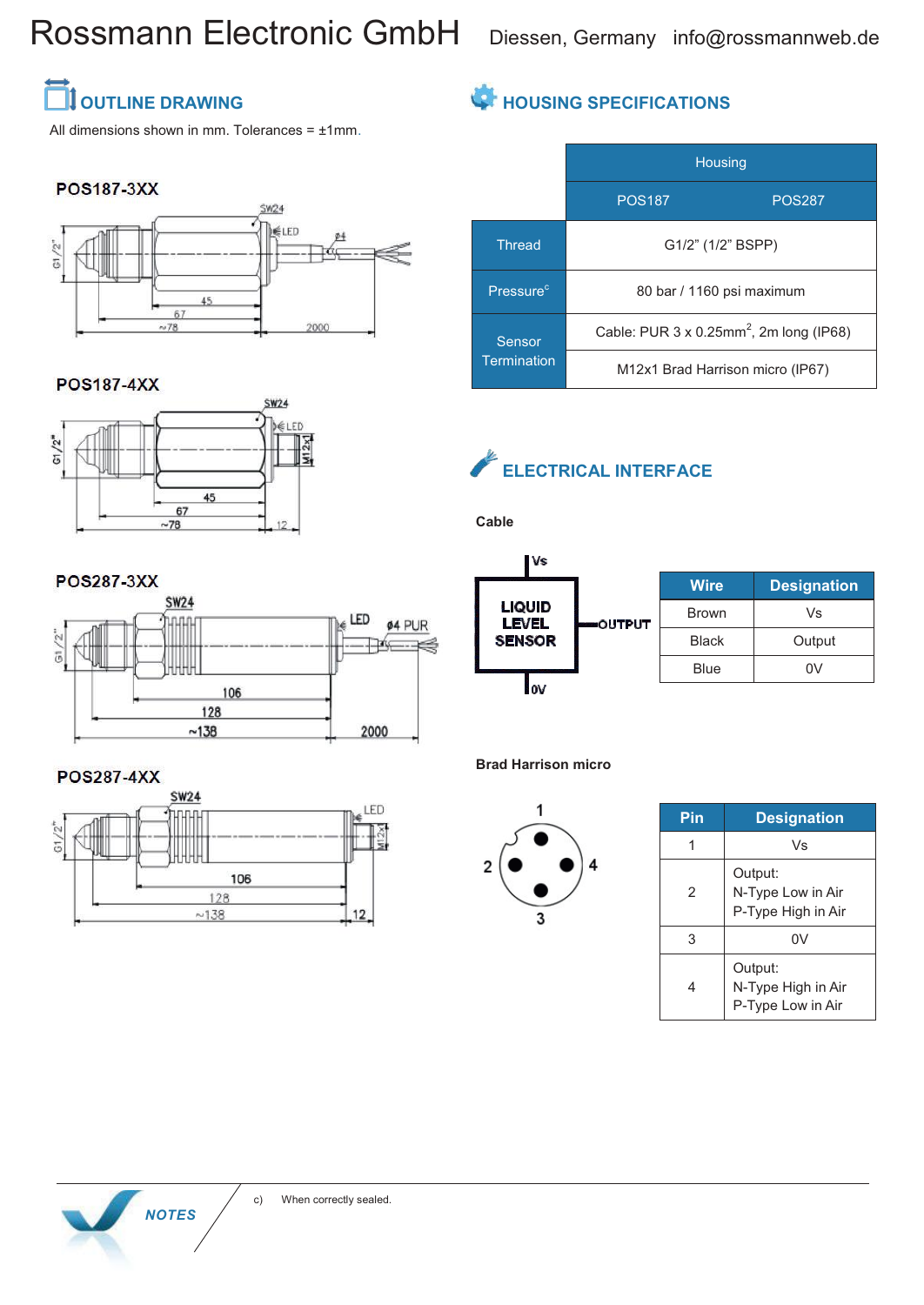# **CIRCUIT DIAGRAMS**

In order to suit any application, these sensors have been designed with various output circuit configurations. They are identified by the 2-digit code at the end of the part number as shown in Order Information.

#### N-Type High in Air



#### N-Type Low in Air



#### P-Type Low in Air





CAUTION: Take care when connecting loads.

The minimum load impedance should not exceed Vs/max output current.

**Note:** Shorting the output to Vs or 0V will result in irreparable damage to the sensor.